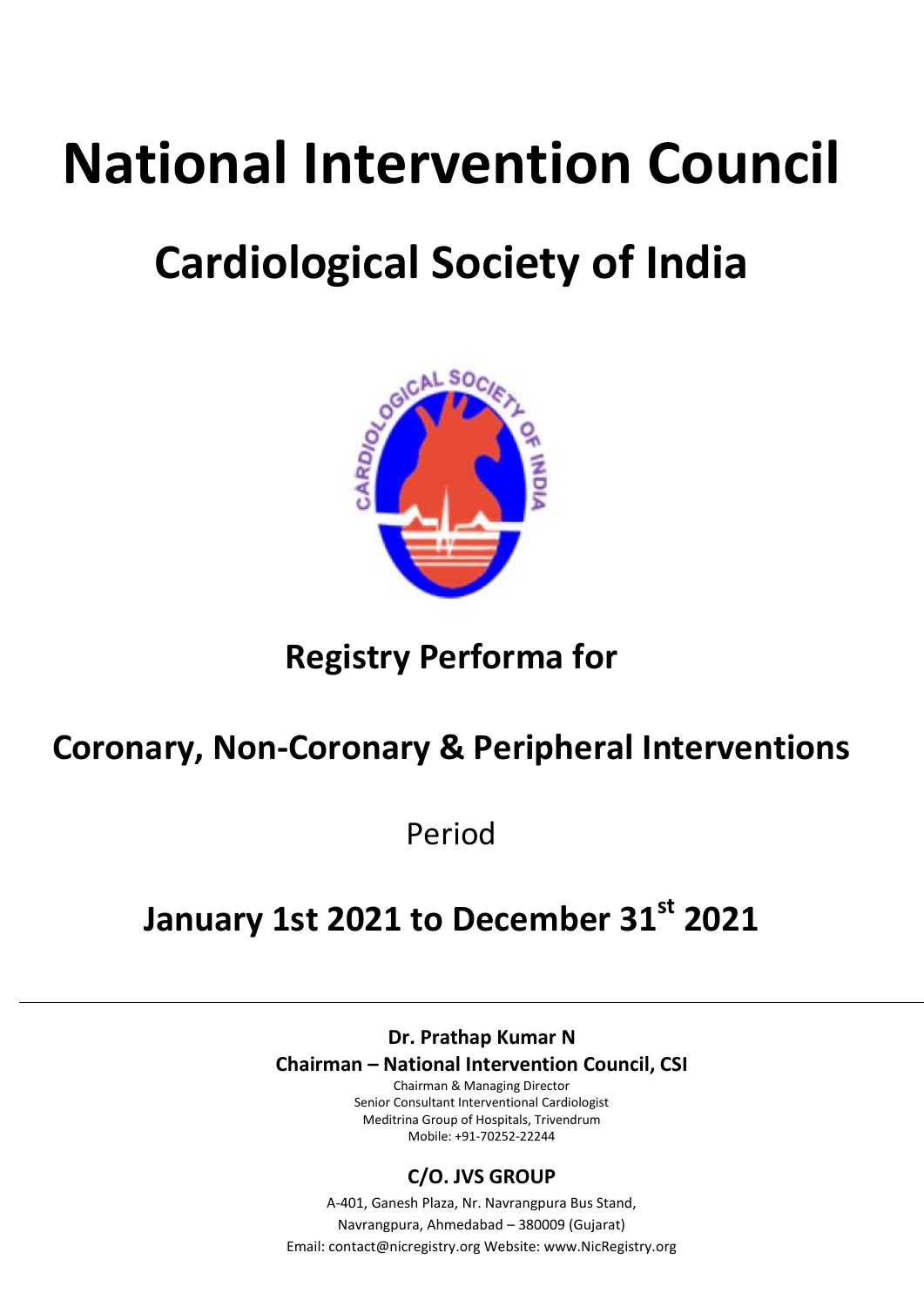| <b>CENTRE DETAILS</b>                                                          |  |                      |                |
|--------------------------------------------------------------------------------|--|----------------------|----------------|
| Name of Centre                                                                 |  |                      |                |
|                                                                                |  |                      |                |
| Address                                                                        |  |                      |                |
|                                                                                |  |                      |                |
| City & State                                                                   |  |                      |                |
|                                                                                |  |                      |                |
| Name of HOD / Director, Cath Lab                                               |  |                      |                |
|                                                                                |  |                      |                |
| <b>Contact Phone</b>                                                           |  |                      |                |
|                                                                                |  |                      |                |
| <b>Contact Email</b>                                                           |  |                      |                |
|                                                                                |  |                      |                |
| <b>OPERATOR NAMES</b>                                                          |  |                      |                |
| List the names of all interventional cardiologists and                         |  | <b>Mobile Number</b> | <b>Email</b>   |
| radiologists who have performed any interventional                             |  |                      |                |
| procedure at your centre                                                       |  |                      |                |
|                                                                                |  |                      |                |
|                                                                                |  |                      |                |
|                                                                                |  |                      |                |
|                                                                                |  |                      |                |
|                                                                                |  |                      |                |
|                                                                                |  |                      |                |
|                                                                                |  |                      |                |
|                                                                                |  |                      |                |
|                                                                                |  |                      |                |
|                                                                                |  |                      |                |
|                                                                                |  |                      |                |
|                                                                                |  |                      |                |
| Note: Add another sheet for name of operators, if you have more operators.     |  |                      |                |
|                                                                                |  |                      | <b>Numbers</b> |
| <b>SUMMARY OF PROCEDURES</b>                                                   |  |                      |                |
| Total Procedures Performed in the Centre (all procedures performed in Cathlab) |  |                      |                |
| <b>Coronary Angioplasty</b>                                                    |  |                      |                |
| AMI Patients admitted at your centre in the year                               |  |                      |                |
| <b>Primary PCI</b><br>Peripheral Angioplasty                                   |  |                      |                |
| Valvuloplasty                                                                  |  |                      |                |
| TAVR / TAVI                                                                    |  |                      |                |
| <b>ECMO Used</b>                                                               |  |                      |                |
| <b>Adult Structural Devices</b>                                                |  |                      |                |
| Septal ablation for HOCM                                                       |  |                      |                |
| <b>PFO Closures</b>                                                            |  |                      |                |
| Other Interventions                                                            |  |                      |                |
| <b>PCI PATIENTS</b>                                                            |  |                      | <b>Numbers</b> |
| Total number of PCI for Patient in Male                                        |  |                      |                |
| Total number of PCI for Patient in Female                                      |  |                      |                |
| Total number of PCI for Patient Age less than 40 Years (< 40 Yrs)              |  |                      |                |
| Total number of PCI for Patient Age 40 Years to 70 Years (40 to 70 Yrs)        |  |                      |                |
| Total number of PCI for Patient Age more than 70 Years (> 70 Yrs)              |  |                      |                |
| Total number of PCI for Patient with No Insurance                              |  |                      |                |
| Total number of PCI for Patient with Private Insurance                         |  |                      |                |
|                                                                                |  |                      |                |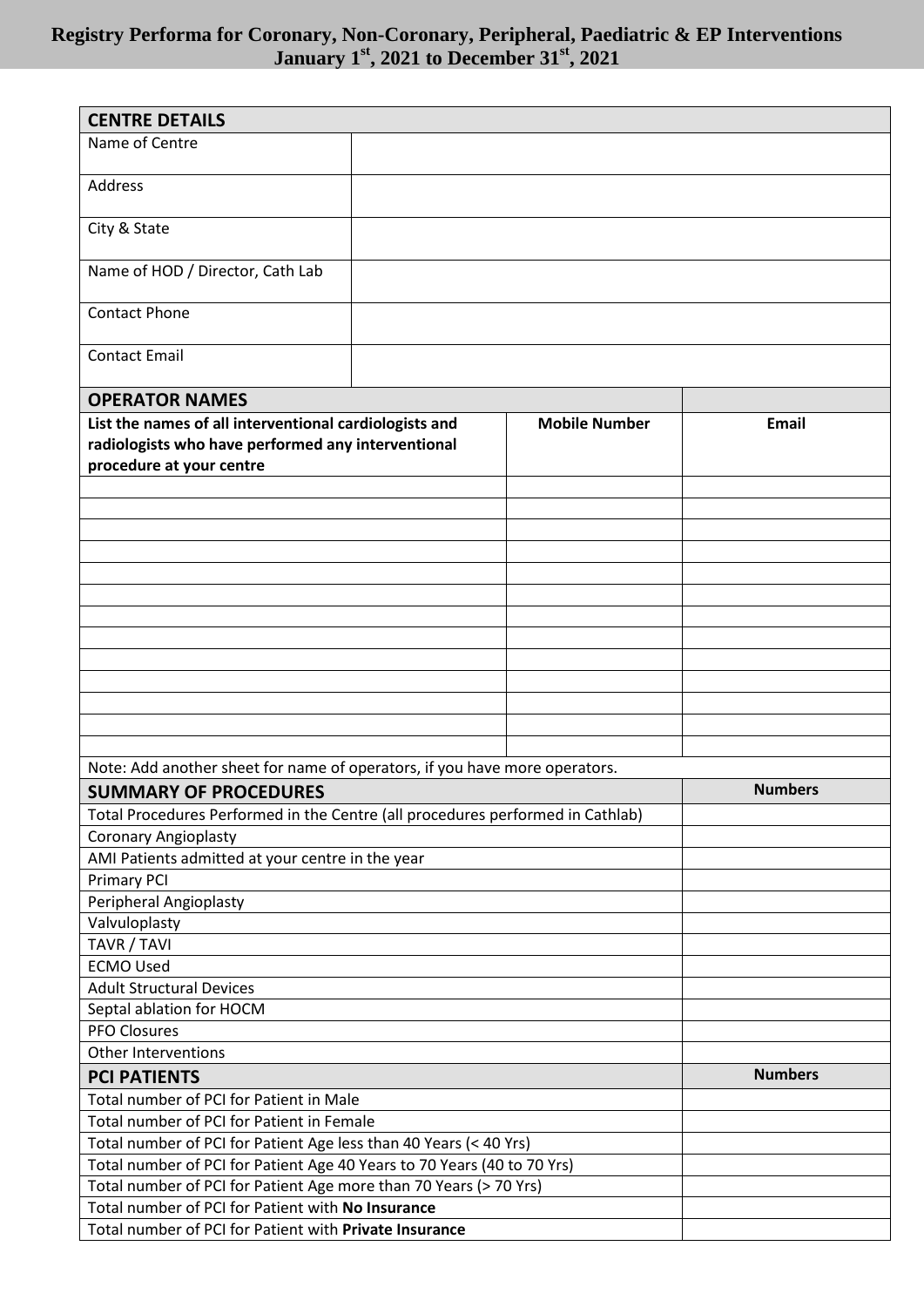| Total number of PCI for Patient with Government Insurance |  |
|-----------------------------------------------------------|--|
| <b>Central Government Health Schemes</b>                  |  |
| <b>State Government Health Schemes</b>                    |  |
| Others                                                    |  |

| HISTORY & RISK FACTORS (IN PATIENTS UNDERGOING PCI)               | <b>Numbers</b> |
|-------------------------------------------------------------------|----------------|
| Hypertension                                                      |                |
| <b>Diabetes Mellitus</b>                                          |                |
| Dyslipidaemia                                                     |                |
| Family History of Premature CAD                                   |                |
| Prior MI                                                          |                |
| <b>Prior Heart Failure</b>                                        |                |
| Prior Valve Surgery/Procedure                                     |                |
| Prior PCI                                                         |                |
| Prior CABG                                                        |                |
| Cerebrovascular Disease                                           |                |
| <b>Peripheral Arterial Disease</b>                                |                |
| <b>Chronic Lung Disease</b>                                       |                |
| Smoking                                                           |                |
| Hypothyroid / Hyperthyroid                                        |                |
| <b>INDICATIONS FOR PCI</b>                                        | <b>Numbers</b> |
| PCI for Primary PCI                                               |                |
| PCI for Post MI                                                   |                |
| <b>Rescue PCI</b>                                                 |                |
| PCI for Cardiogenic Shock                                         |                |
| PCI for Unstable Angina                                           |                |
| PCI for Chronic Stable Angina                                     |                |
| PCI prior to Non Cardiac Surgery                                  |                |
| Of all PCI cases: total needing Emergency CABG                    |                |
| <b>CATH RESOURCE UTILIZATION</b>                                  | <b>Numbers</b> |
| <b>Total number of DIAGNOSTIC Caths</b>                           |                |
| Total number of IVUS use                                          |                |
| Total number of OCT use                                           |                |
| Total number of Rota use                                          |                |
| Total number of Thrombectomy device use in Primary PCI            |                |
| Total number of Distal Protection Device use in SVGs              |                |
| Total No patients where FFR is Performed                          |                |
| Total No patients where IABP used                                 |                |
| Total No patients where ECMO used                                 |                |
| Total No patients where IMPELLA used                              |                |
| <b>INTERVENTIONAL PROCEDURES</b>                                  |                |
| Total number of Balloon only Procedures (POBA)                    |                |
| Total number of Procedures using only Bare Metal Stents           |                |
| Total number of Procedures in which Drug eluting stents were used |                |
| Total Number of Procedures where GP IIb/IIIa blockers were used   |                |
| Total Number of Procedures where Reopro was used.                 |                |
| Total Number of Procedures where Eptifibatide was used            |                |
| Total Number of Procedures where Tirofiban was used               |                |
| Total Number of Procedures where Bivalirudin was used             |                |
| Total Number of Procedures where Groin closure device were used.  |                |
| Total Number of Procedures where Microcatheters were used         |                |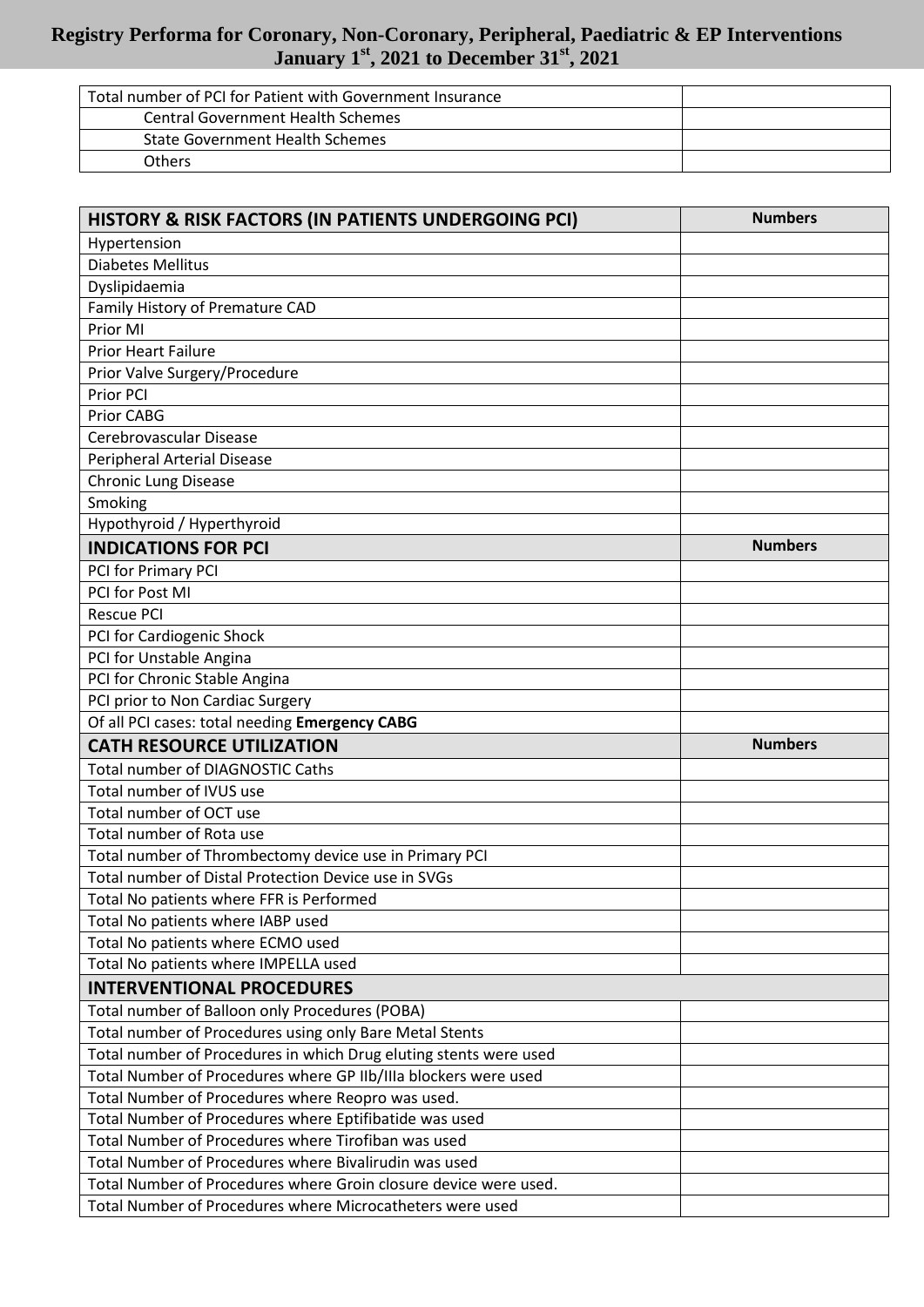| <b>PTCA</b>                                                                 |  |
|-----------------------------------------------------------------------------|--|
| <b>Total number of Multivessel PCI</b>                                      |  |
| Total number of Retrograde PCI                                              |  |
| <b>Total number of Bifurcation PCI</b>                                      |  |
| Total number of PCI for LAD lesions                                         |  |
| Total number of PCI for RCA lesions                                         |  |
| Total number of PCI for LCX lesions                                         |  |
| Total number of Left Main PCI                                               |  |
| Total number of Left Main PCI - Primary                                     |  |
| Total number of Left Main PCI - Elective                                    |  |
| Total number of SVG PCI                                                     |  |
| Total number of LIMA PCI                                                    |  |
| Total number of PCI for In-stent restenosis                                 |  |
| Total number of PCI for Ostial lesions                                      |  |
| <b>LMCA IMAGING</b>                                                         |  |
| Total Number of LMCA where IVUS is used                                     |  |
| Total Number of LMCA where OCT is used                                      |  |
| Total Number of LMCA where ROTABLATOR is used                               |  |
| Total Number of LMCA where No Imaging used                                  |  |
| <b>DUAL STENTING TECHNIQUE</b>                                              |  |
| Total Number of Procedure with Dual Stenting                                |  |
| Total Number of Dual Stenting - DK-Crush Technique                          |  |
| Total Number of Dual Stenting - Mini-Crush Technique                        |  |
| Total Number of Dual Stenting - Culotte Technique                           |  |
| Total Number of Dual Stenting - T and Small Protrusion (TAP) Technique      |  |
| Total Number of Dual Stenting - Simultaneous Kissing Stents (SKS) Technique |  |
| <b>CTO MANAGEMENT</b>                                                       |  |
| Total No. of CTOs                                                           |  |
| Total No. of Antegrade CTOs                                                 |  |
| Antegrade Approach - Total No. of Wires used in all procedures together     |  |
| Antegrade Approach - Total No. of Microcatheters in all procedures          |  |
| Antegrade Approach – Success Percentage                                     |  |
| Total No. of Retrograde CTOs                                                |  |
| Retrograde Approach - Total No. of Wires used in all procedures together    |  |
| Retrograde Approach - Total No. of Microcatheters in all procedures         |  |
| Retrograde Approach - Success Percentage                                    |  |
| No. of Procedures where CTO Imaging done                                    |  |
| <b>CALCIUM MANAGEMENT DEVICES</b>                                           |  |
| Total Number of Calcium Lesions treated                                     |  |
| <b>Total Number of Cutting Balloon used</b>                                 |  |
| <b>Total Number of OPN used</b>                                             |  |
| <b>Total Number of IVL used</b>                                             |  |
| <b>Total Number of Rotablator used</b>                                      |  |
| <b>Total Number of Laser used</b>                                           |  |
| <b>CALCIUM IMAGING</b>                                                      |  |
| Total number of Calcium Imaging                                             |  |
| <b>Total Number of IVUS used</b>                                            |  |
| <b>Total Number of OCT used</b>                                             |  |
| Total Number of Rotablator used                                             |  |
| Total Number of Procedure where No Imaging Device Used                      |  |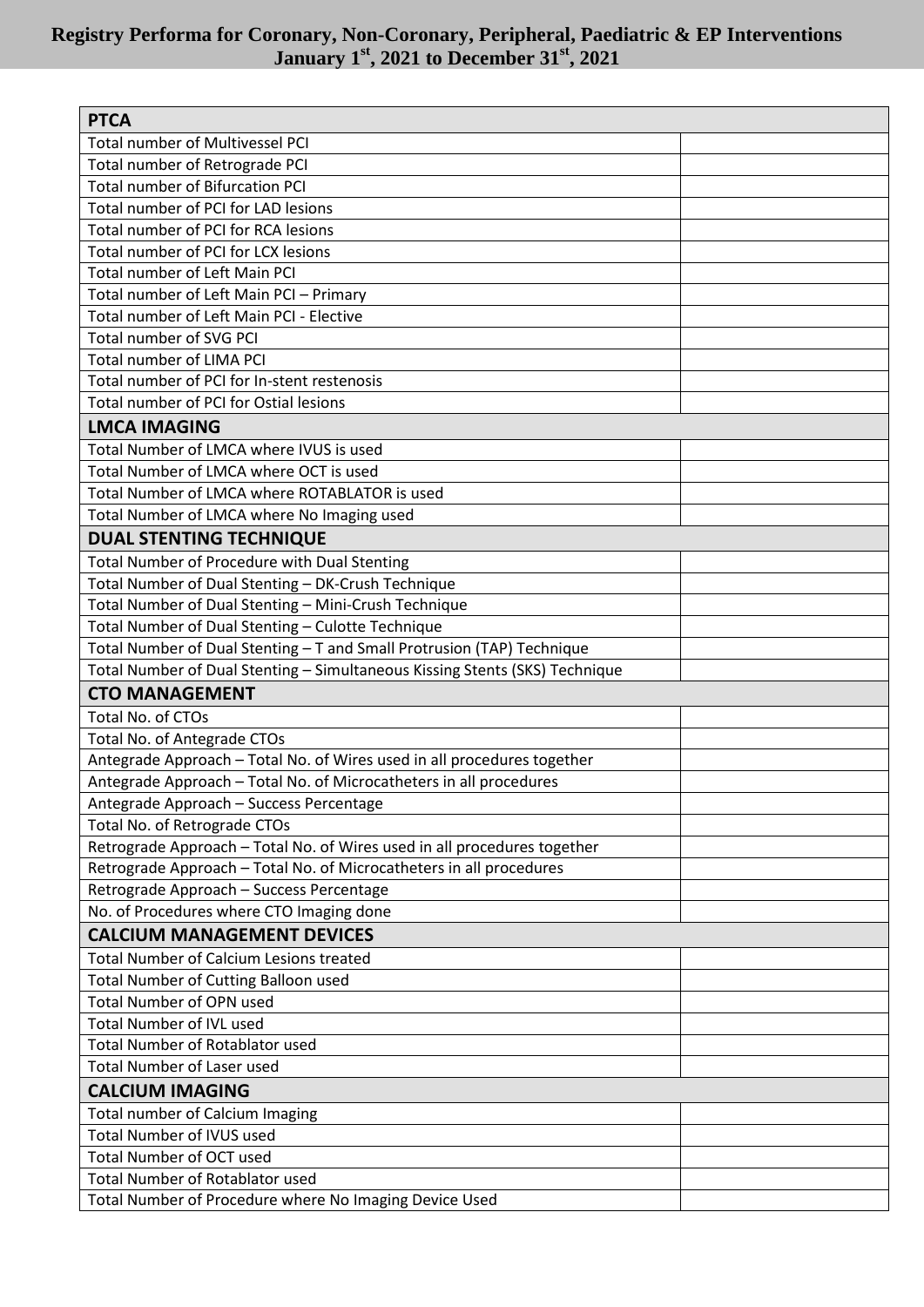| <b>DRUG COATED STENT (DES) USE</b>                                |                     |        |
|-------------------------------------------------------------------|---------------------|--------|
| Name of the Stent                                                 | <b>Company Name</b> | Number |
|                                                                   |                     |        |
|                                                                   |                     |        |
|                                                                   |                     |        |
|                                                                   |                     |        |
|                                                                   |                     |        |
|                                                                   |                     |        |
|                                                                   |                     |        |
|                                                                   |                     |        |
|                                                                   |                     |        |
|                                                                   |                     |        |
|                                                                   |                     |        |
|                                                                   |                     |        |
|                                                                   |                     |        |
| <b>BARE METAL STENT (BMS) USE</b>                                 |                     |        |
|                                                                   |                     |        |
|                                                                   |                     |        |
|                                                                   |                     |        |
|                                                                   |                     |        |
|                                                                   |                     |        |
|                                                                   |                     |        |
| <b>DRUG COATED BALLOON (DCB) USE</b>                              |                     |        |
|                                                                   |                     |        |
|                                                                   |                     |        |
|                                                                   |                     |        |
|                                                                   |                     |        |
| <b>INTRA &amp; POST PROCEDURE EVENTS (TOTAL NUMBERS)</b>          |                     |        |
| Number death on table                                             |                     |        |
| Number acute thrombosis                                           |                     |        |
| Number in-hospital Q-MI                                           |                     |        |
| Number in-hospital Deaths                                         |                     |        |
| Number in-hospital Deaths in Primary PCI                          |                     |        |
| Number of Acute Kidney Injury in Total PCI                        |                     |        |
| Number of Post Procedure Haemodialysis                            |                     |        |
| Number of Repeat Target Vessel Revascularization                  |                     |        |
| Number of Major Bleeding following PCI                            |                     |        |
| <b>DISCHARGE MEDICATIONS</b>                                      |                     |        |
| Write total number of patients advised below medications post PCI |                     | Number |
| <b>ACE Inhibitors</b>                                             |                     |        |
| ARBs                                                              |                     |        |
| Aspirin                                                           |                     |        |
| <b>Beta Blockers</b>                                              |                     |        |
| Lipid Lowering Agents - Statins                                   |                     |        |
| Lipid Lowering Agents - Non Statins                               |                     |        |
| Thienopyridines - Clopidogrel                                     |                     |        |
| Thienopyridines - Ticlopidine                                     |                     |        |
| Thienopyridines - Prasugrel                                       |                     |        |
| Thienopyridines - Ticagrelor                                      |                     |        |
|                                                                   |                     |        |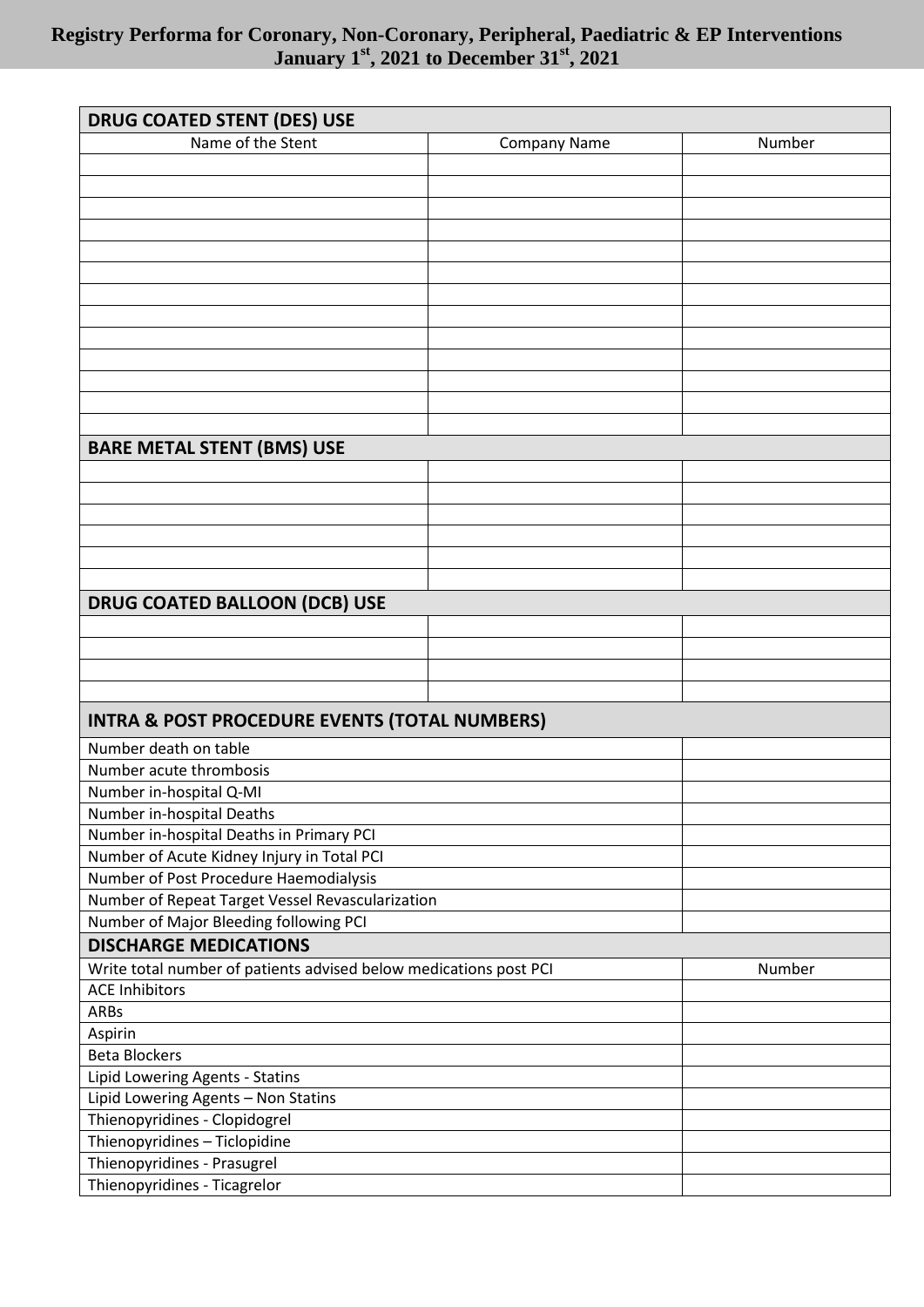| TOTAL NUMBER OF NON CORONARY INTERVENTION:                                  |  |
|-----------------------------------------------------------------------------|--|
| <b>VALVE BALLOON-ONLY TREATMENT</b>                                         |  |
| Mitral Balloon Valvuloplasty                                                |  |
| <b>Aortic Balloon Valvuloplasty</b>                                         |  |
| <b>Tricuspid Balloon Valvuloplasty</b>                                      |  |
| <b>Pulmonary Balloon Valvuloplasty</b>                                      |  |
| TAVR / TAVI / TRANSCATHETER VALVE REPLACEMENT / REPAIR                      |  |
| Aortic: Edwards valve - trans apical route                                  |  |
| Aortic: Edwards valve - transfemoral route                                  |  |
| Aortic: Core valve                                                          |  |
| Aortic: Meril Myvalv                                                        |  |
| Pulmonary: Percutaneous valve replacement                                   |  |
| Percutaneous Mitral Valve Repair                                            |  |
| Percutaneous Tricuspid Valve Repair                                         |  |
| <b>CLOSURE DEVICE</b>                                                       |  |
| ASD closure                                                                 |  |
| PFO closure                                                                 |  |
| PDA closure                                                                 |  |
| VSD closure (congenital)                                                    |  |
| Post myocardial infarction VSD closure                                      |  |
| <b>OTHER INTERVENTIONS</b>                                                  |  |
| Alcohol septal ablation for HOCM                                            |  |
| Left atrial appendage occlusion device implantation                         |  |
| <b>ARTERIAL PERIPHERAL INTERVENTIONS</b>                                    |  |
| No. of Peripheral Interventions done by Interventional Cardiologist         |  |
| No. of Peripheral Interventions done by Vascular Surgeons                   |  |
| No. of Peripheral Interventions done by Radiologist                         |  |
| <b>Total Number of Carotid Interventions</b>                                |  |
| <b>Total Number of Renal interventions</b>                                  |  |
| % Intervention with balloon only for renal interventions                    |  |
| Aortic coarctation (or re-coarctation)                                      |  |
| % Intervention with balloon only for aortic coarctation                     |  |
| Aortic dilatation (other than coarctation) - Takayasu Arteritis             |  |
| Aortic dilatation (other than coarctation) - Atherosclerosis                |  |
| Percutaneous graft for aortic aneurysm                                      |  |
| Pulmonary artery dilatation                                                 |  |
| Iliac Interventions - CFA/ SFA                                              |  |
| Iliac Interventions - Popliteal                                             |  |
| Iliac Interventions - Below Knee Intervention                               |  |
| Iliac Interventions - Catheter Directed Thrombolytic Therapy / Thrombectomy |  |
| <b>VENUS PERIPHERAL INTERVENTIONS</b>                                       |  |
| <b>DVT Interventions</b>                                                    |  |
| <b>EVLT for Varicose Veins</b>                                              |  |
| Intervention for Occluded Dialysis Access                                   |  |
| <b>Interventions for Pulmonary Embolism</b>                                 |  |
| <b>IVC Filter</b>                                                           |  |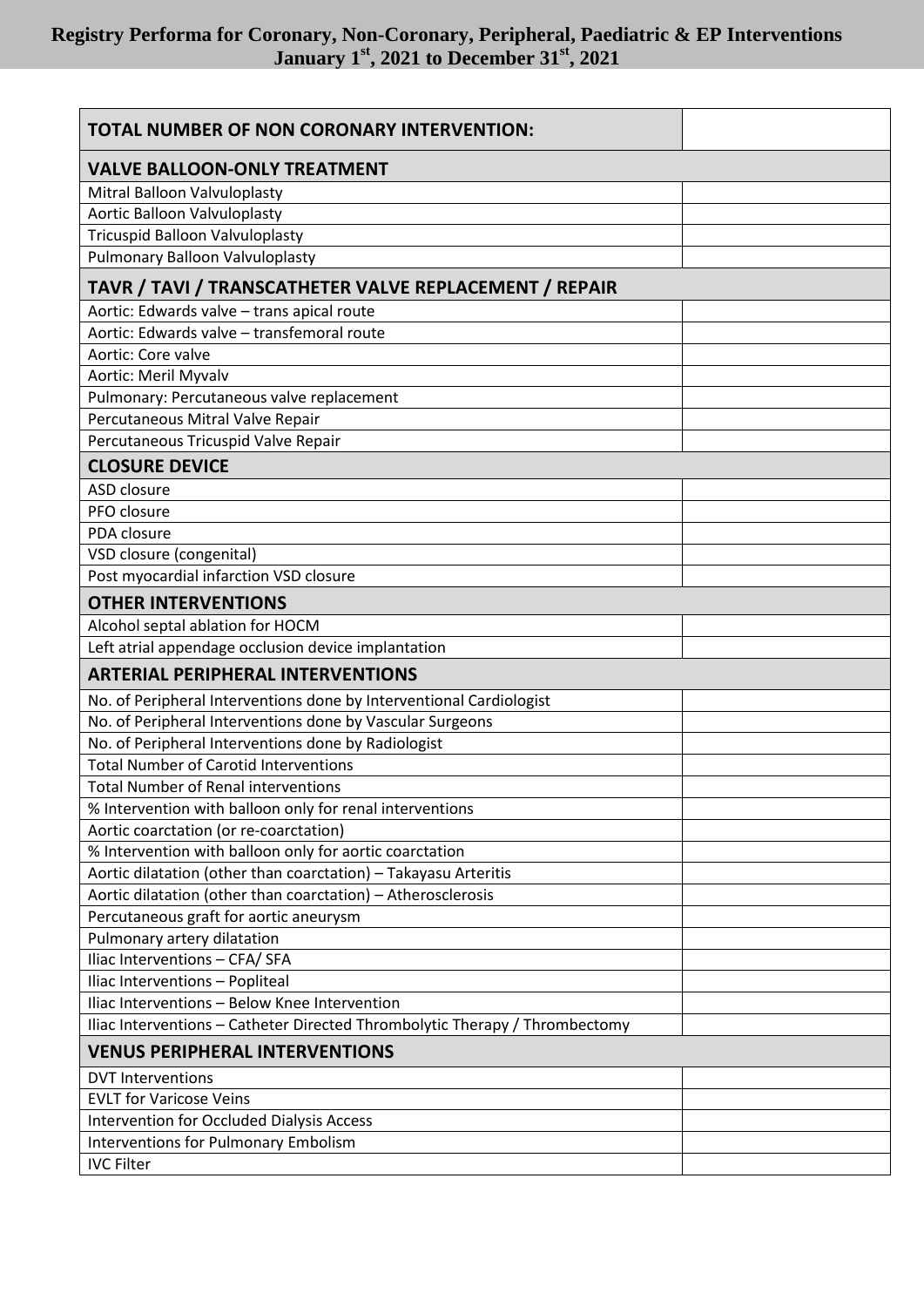| PERIPHERAL INTERVENTIONS WITH ABDOMINAL AORTIC ANEURYSM |                           |                                   |                                                |
|---------------------------------------------------------|---------------------------|-----------------------------------|------------------------------------------------|
| <b>Anatomical Location</b>                              | Open<br><b>Procedures</b> | Endovascular<br><b>Procedures</b> | <b>Procedures with</b><br><b>Complications</b> |
| Abdominal                                               |                           |                                   |                                                |
| Thoracic                                                |                           |                                   |                                                |
| Thoracic-Abdominal                                      |                           |                                   |                                                |
| <b>OTHER PERIPHERAL INTERVENTIONS</b>                   |                           |                                   |                                                |
|                                                         |                           |                                   |                                                |
|                                                         |                           |                                   |                                                |
| <b>SUMMARY OF PEDIATRIC PROCEDURES</b>                  |                           |                                   |                                                |
| Angiography and catheterizations                        |                           |                                   |                                                |
| Cath for Operability                                    |                           |                                   |                                                |
| <b>Neonatal Interventions</b>                           |                           |                                   |                                                |
| <b>BAS</b>                                              |                           |                                   |                                                |
| <b>AVBD</b>                                             |                           |                                   |                                                |
| <b>PVBD</b>                                             |                           |                                   |                                                |
| CoA dilatation                                          |                           |                                   |                                                |
| Pulmonary valve perforations                            |                           |                                   |                                                |
| PDA stenting                                            |                           |                                   |                                                |
| <b>Device therapies</b>                                 |                           |                                   |                                                |
| <b>ASD</b>                                              |                           |                                   |                                                |
| VSD muscular                                            |                           |                                   |                                                |
| VSD perimembranous                                      |                           |                                   |                                                |
| VSD residual                                            |                           |                                   |                                                |
| <b>PDA</b>                                              |                           |                                   |                                                |
| <b>RSOV</b>                                             |                           |                                   |                                                |
| <b>AP Window</b>                                        |                           |                                   |                                                |
| Paravalvular leak                                       |                           |                                   |                                                |
| <b>BT Shunt</b>                                         |                           |                                   |                                                |
| Large collaterals                                       |                           |                                   |                                                |
| <b>Balloon therapies</b>                                |                           |                                   |                                                |
| AVBD (BAV)                                              |                           |                                   |                                                |
| PVBD (BPV)                                              |                           |                                   |                                                |
| PV perforation - PVBD                                   |                           |                                   |                                                |
| PTMC (BMV)                                              |                           |                                   |                                                |
| CoA dilatation<br>PTA                                   |                           |                                   |                                                |
| Renal angioplasty in children                           |                           |                                   |                                                |
| Coronary interventions in children                      |                           |                                   |                                                |
| <b>Obstructed TAPVC</b>                                 |                           |                                   |                                                |
| Bas in infants and older children                       |                           |                                   |                                                |
| <b>Stents in Children</b>                               |                           |                                   |                                                |
| CoA stenting                                            |                           |                                   |                                                |
| Covered stents for CoA                                  |                           |                                   |                                                |
| PDA stenting                                            |                           |                                   |                                                |
| Aortic stents (non CoA)                                 |                           |                                   |                                                |
| Renal and peripheral                                    |                           |                                   |                                                |
| Coronary stents in children                             |                           |                                   |                                                |
| Vertical vein stenting                                  |                           |                                   |                                                |
| <b>Collateral stenting</b>                              |                           |                                   |                                                |
| Pulmonary artery stenting                               |                           |                                   |                                                |
| Atrial septal stenting                                  |                           |                                   |                                                |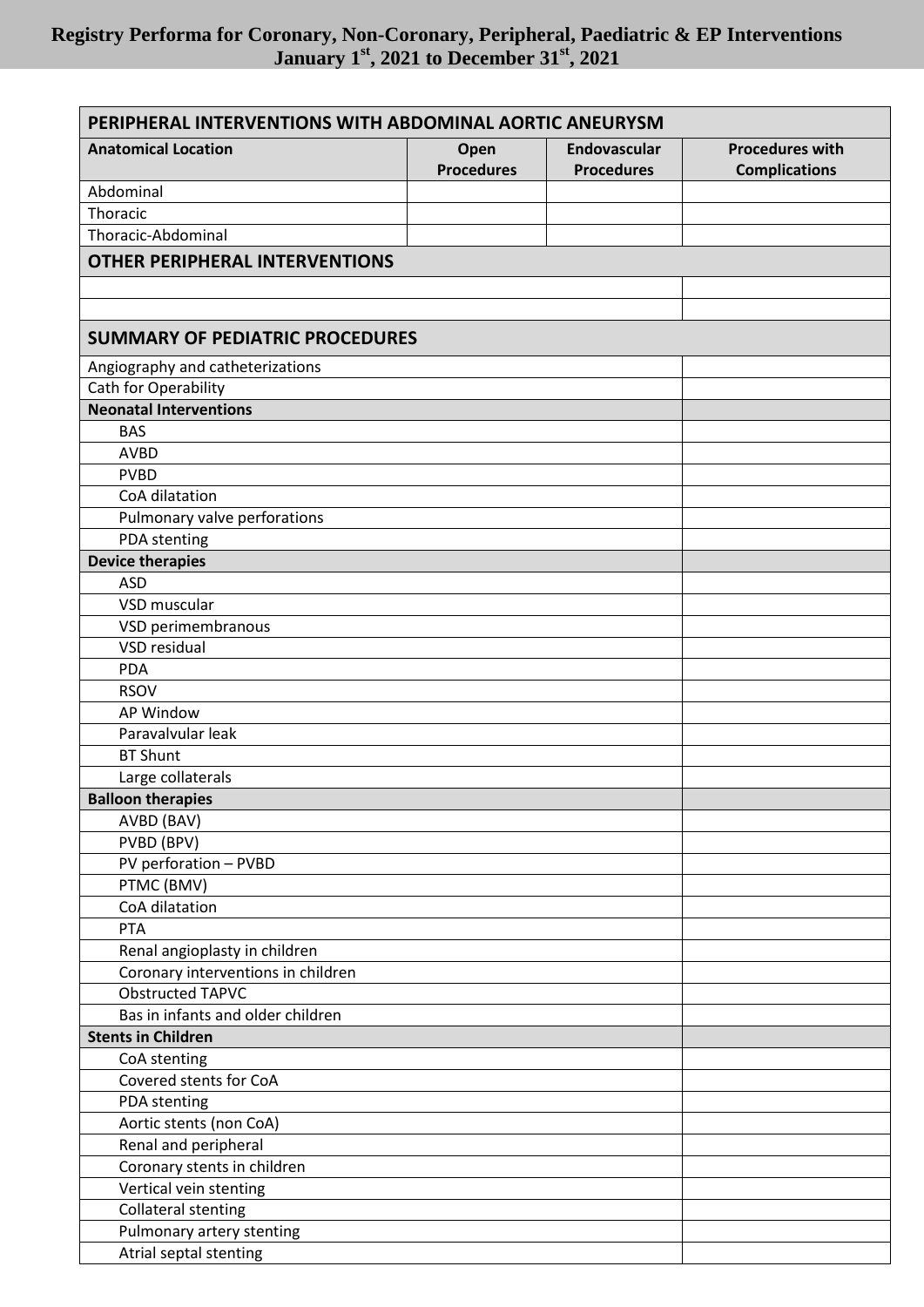| TOTAL NUMBER OF CARDIAC DEVICE IMPLANTION:            |               |  |
|-------------------------------------------------------|---------------|--|
| <b>SUMMARY OF PROCEDURES</b>                          |               |  |
| Procedure                                             | <b>Number</b> |  |
| Single Chamber Pacemaker                              |               |  |
| Dual Chamber pacemaker                                |               |  |
| Single Chamber ICD                                    |               |  |
| Dual Chamber ICD                                      |               |  |
| <b>CRT-P</b>                                          |               |  |
| CRT-D                                                 |               |  |
| <b>EpiCardial Pacemaker</b>                           |               |  |
| EpiCardial LV lead Implantation                       |               |  |
| <b>Lead Extraction</b>                                |               |  |
| <b>Generator Changeouts</b>                           |               |  |
| Single Chamber                                        |               |  |
| Dual Chamber                                          |               |  |
| <b>CRTP</b>                                           |               |  |
| ICD                                                   |               |  |
| <b>CRTD</b>                                           |               |  |
| % Pacemaker done single and Dual Chamber              |               |  |
| Implantable Loop Recorders                            |               |  |
| Up gradation from pacemaker to CRT                    |               |  |
| Up gradation Single chamber to Dual chamber Pacemaker |               |  |
| <b>INDICATIONS FOR DEVICE IMPLANTS:</b>               |               |  |
| Sclerodygenerative CHB                                |               |  |
| CHB-Post op                                           |               |  |
| Sick Sinus Syndrome                                   |               |  |
| AF with Bradycardia                                   |               |  |
| Cardio Neurogenic Syncope                             |               |  |
| Congenital CHB                                        |               |  |
| Others for Pacemaker implant                          |               |  |
| ICD implant in Primary Prevention                     |               |  |
| ICD Implant in Secondary prevention                   |               |  |
| <b>DEVICE USED</b>                                    |               |  |
| <b>New</b>                                            |               |  |
| Old                                                   |               |  |
| Initial Implant                                       |               |  |
| Replacement / Upgrade                                 |               |  |
|                                                       |               |  |
| <b>NAME &amp; NUMBER OF DEVICE / COMPANY</b>          |               |  |
|                                                       |               |  |
|                                                       |               |  |
|                                                       |               |  |
|                                                       |               |  |
|                                                       |               |  |
|                                                       |               |  |